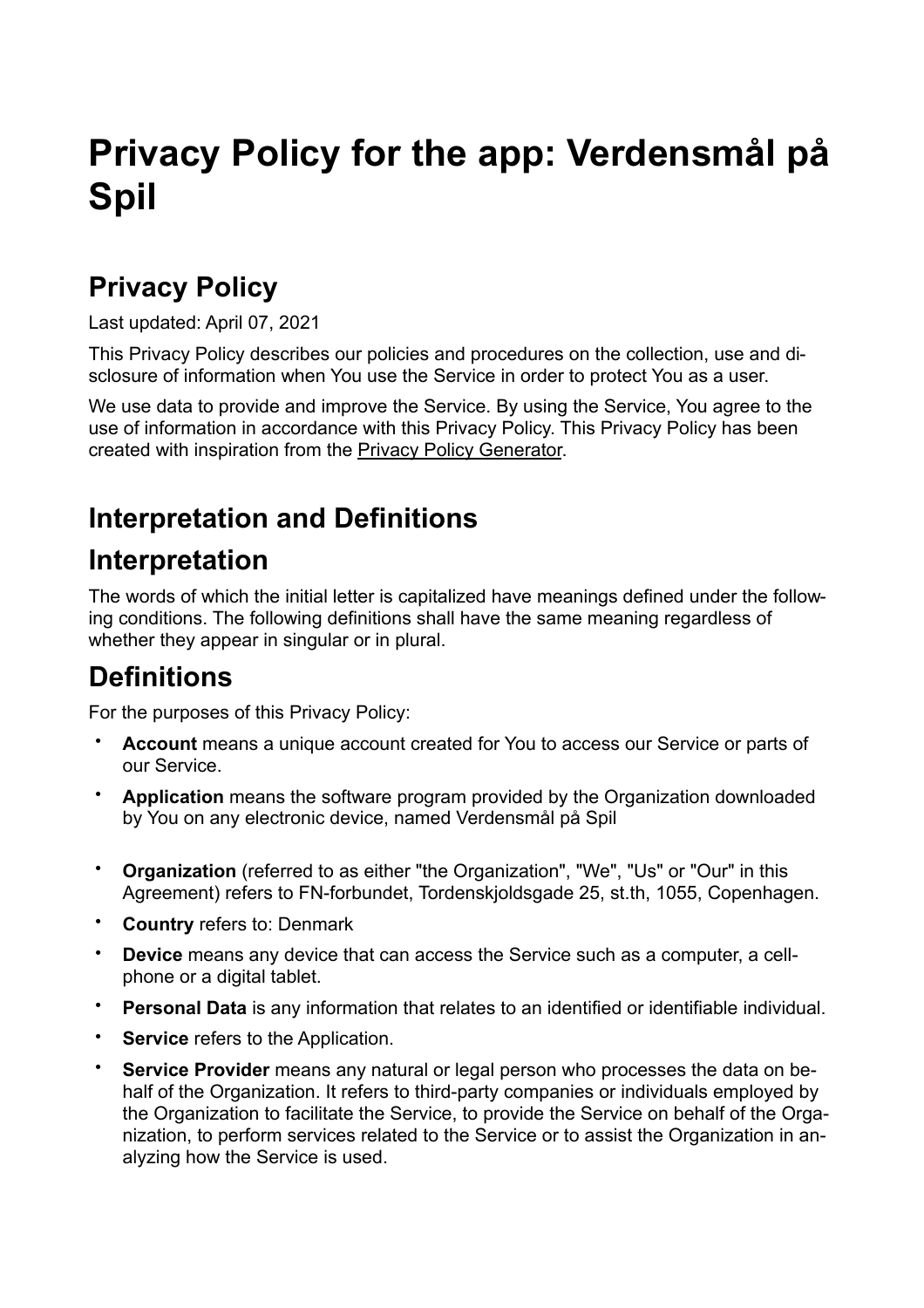- **Usage Data** refers to data collected automatically, either generated by the use of the Service or from the Service infrastructure itself (for example, the duration of a page visit).
- **You** means the individual accessing or using the Service, or the Organization, or other legal entity on behalf of which such individual is accessing or using the Service, as applicable.

# **Collecting and Using Your Personal Data Types of Data Collected**

#### **Personal Data**

While using Our Service, we do not ask you to provide us with any personally identifiable information.

#### **Usage Data**

Usage Data is collected automatically when using the Service.

Usage Data may include information such as Your Device's Internet Protocol address (e.g. IP address), browser type, browser version, the pages of our Service that You visit, the time and date of Your visit, the time spent on those pages, unique device identifiers and other diagnostic data.

When You access the Service by or through a mobile device, We may collect certain information automatically, including, but not limited to, the type of mobile device You use, Your mobile device unique ID, the IP address of Your mobile device, Your mobile operating system, the type of mobile Internet browser You use, unique device identifiers and other diagnostic data.

We may also collect information that Your browser sends whenever You visit our Service or when You access the Service by or through a mobile device.

### **Use of Your Personal Data**

The Organization may use Personal Data for the following purposes:

- **To provide and maintain our Service**, including to monitor the usage of our Service.
- **For other purposes**: We may use Your information for other purposes, such as data analysis, identifying usage trends, determining the effectiveness of our promotional campaigns and to evaluate and improve our Service, products, services, marketing and your experience.

We do not collect personal information – so we have nothing to share with other providers or affiliates.

### **Retention of Your Personal Data**

The Organization will also retain Usage Data for internal analysis purposes. Usage Data is generally retained for a shorter period of time, except when this data is used to strengthen